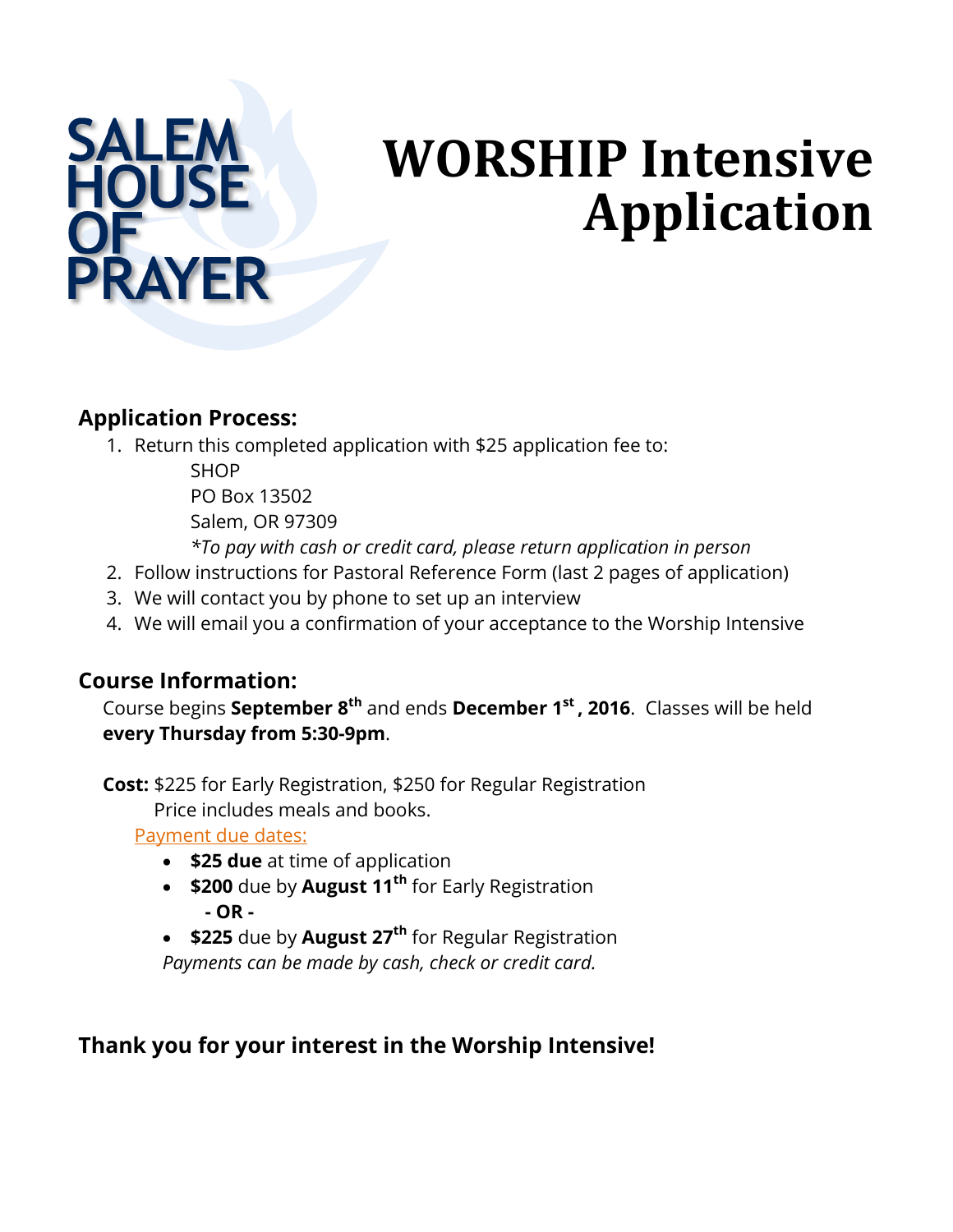#### **WORSHIP INTENSIVE APPLICATION September 8th – December 1st, 2016**

| <b>Personal:</b>                              |              |                                                                                                    |                                                                                                         |
|-----------------------------------------------|--------------|----------------------------------------------------------------------------------------------------|---------------------------------------------------------------------------------------------------------|
|                                               |              |                                                                                                    |                                                                                                         |
|                                               |              |                                                                                                    |                                                                                                         |
| Circle one of the following:                  |              |                                                                                                    | Sex: Male Female Marital Status: Single Married Divorced Widowed Are you a U.S. Citizen? ____Yes ____No |
| separate sheet.                               |              |                                                                                                    | Do you have a criminal record? __Yes __No lf yes, please include details, dates and outcomes typed on a |
| <b>Education/Family:</b><br><b>Education:</b> |              | List high schools and institutions of higher education that you have attended (most recent first): |                                                                                                         |
| <b>School Name</b>                            | City / State | Dates Attended                                                                                     | Diploma/Degree                                                                                          |
| Family:                                       |              |                                                                                                    |                                                                                                         |
|                                               |              |                                                                                                    |                                                                                                         |
|                                               |              |                                                                                                    |                                                                                                         |
| If Under 21:                                  |              |                                                                                                    |                                                                                                         |
|                                               |              |                                                                                                    |                                                                                                         |
| <b>Employment/Finances:</b>                   |              |                                                                                                    |                                                                                                         |
|                                               |              |                                                                                                    | _ Phone (                                                                                               |
|                                               |              |                                                                                                    |                                                                                                         |
|                                               |              | Do you see any potential conflicts in your ability to pay your tuition? __Yes __No                 |                                                                                                         |
|                                               |              |                                                                                                    |                                                                                                         |
|                                               |              |                                                                                                    |                                                                                                         |
|                                               |              |                                                                                                    |                                                                                                         |

#### **Spiritual:**

| <b>Spiritual.</b>                                   |
|-----------------------------------------------------|
| When did you accept Christ as your personal Savior? |
|                                                     |
| Have you been baptized in the Holy Spirit? Yes No   |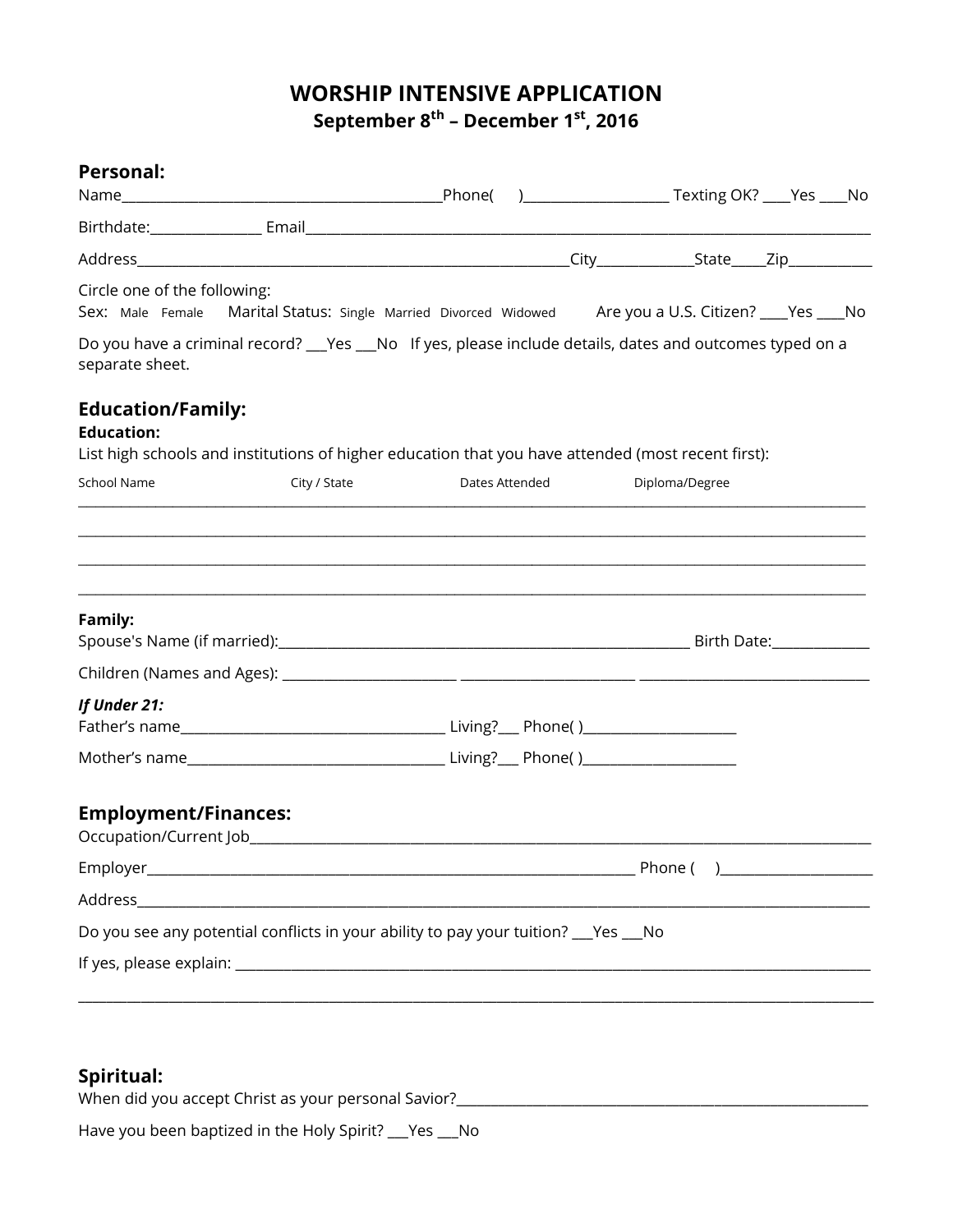| Do you attend Church regularly? __ Yes __ No                                                                                                                                  |
|-------------------------------------------------------------------------------------------------------------------------------------------------------------------------------|
|                                                                                                                                                                               |
| Have you in the past few years left another Church? __Yes __No Where? ______________________________                                                                          |
|                                                                                                                                                                               |
|                                                                                                                                                                               |
|                                                                                                                                                                               |
|                                                                                                                                                                               |
|                                                                                                                                                                               |
|                                                                                                                                                                               |
|                                                                                                                                                                               |
| If attendance at Church is inconsistent or for less than 6 months please explain:<br>1920 - The Stendance at Church is inconsistent or for less than 6 months please explain: |
|                                                                                                                                                                               |
|                                                                                                                                                                               |

#### **Statement of Purpose**

Briefly describe your personal journey in Christ, your present walk with the Lord, and your life vision/goals. You may type or print your statement below. (Attach more pages if necessary)

Please describe any previous ministry training you have received (i.e. Bible college, internships, etc.):

Briefly explain how you found out about the Worship Intensive and what you hope to gain, learn, and receive: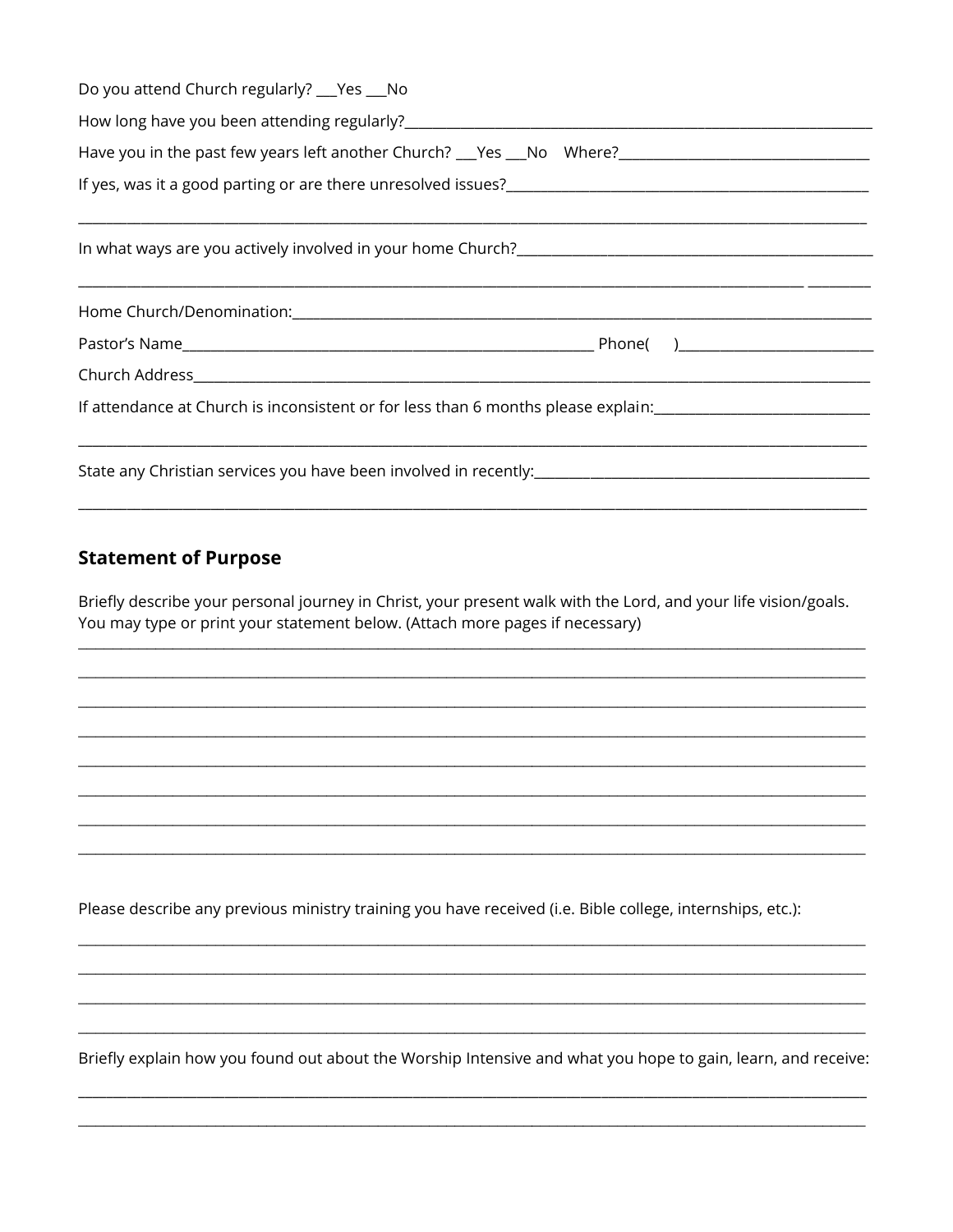Do you feel called to full-time ministry? \_\_ Yes \_\_ No

If so, describe the call that you feel God has placed on your life:

Please describe any past or present life-controlling (mental, emotional, relational or sexual) issues:

Have you applied for or attended any training program at SHOP in the past? These No If yes, list which programs, the dates you attended/applied and why you are attending/applying again.

Do you see any potential conflicts in your ability to attend all 12 weeks of this course? \_\_\_ Yes \_\_\_ No 

#### For application to be complete-must include Pastoral/Leadership referral. Please see subsequent page.

Agreement: I understand that any falsification of information on this application is grounds for dismissal at any time.

|  |  | Applicant's Signature: |  |
|--|--|------------------------|--|
|--|--|------------------------|--|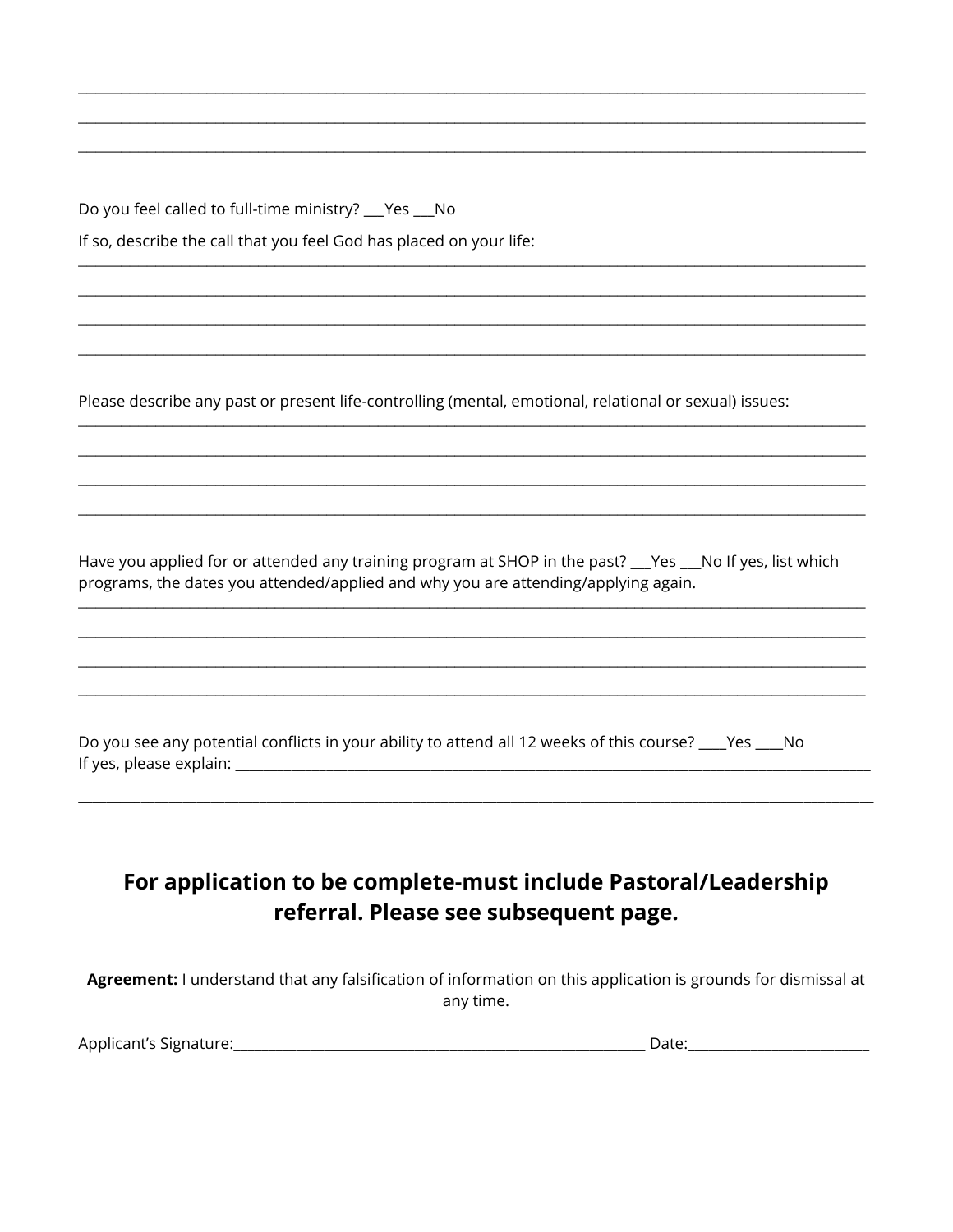## **Salem House of Prayer WORSHIP Intensive Pastoral Recommendation Form**

| TO BE COMPLETED BY THE APPLICANT:                                                                                                                                                                                                                                                                                              |               |                                                                                                                                                                                                                                |  |
|--------------------------------------------------------------------------------------------------------------------------------------------------------------------------------------------------------------------------------------------------------------------------------------------------------------------------------|---------------|--------------------------------------------------------------------------------------------------------------------------------------------------------------------------------------------------------------------------------|--|
| Name and the contract of the contract of the contract of the contract of the contract of the contract of the contract of the contract of the contract of the contract of the contract of the contract of the contract of the c                                                                                                 | Phone $($ $)$ | Date the control of the control of the control of the control of the control of the control of the control of the control of the control of the control of the control of the control of the control of the control of the con |  |
| To the Applicant: This recommendation form is to be completed by your (present or<br>former) pastor or spiritual leader. In the case that the pastor is your parent or spouse, an<br>elder or other church officer may act as pastoral reference.                                                                              |               |                                                                                                                                                                                                                                |  |
| You may waive your right to see this character reference. If you do, it is with the understanding that none of the information within the Pastoral<br>Recommendation Form will be disclosed to you. Check the box which best represents your wishes. Failure to indicate a choice is the same as checking "I do<br>not waive". |               |                                                                                                                                                                                                                                |  |
| I waive my right to see this character reference. $\Box$ I do not waive my right to see this character reference.<br>□                                                                                                                                                                                                         |               |                                                                                                                                                                                                                                |  |

**To the Pastor/Spiritual Leader:** The above named is applying for admission to the WORSHIP Intensive at Salem House of Prayer. Thank you for your help in completing this confidential recommendation. If you have any questions, please email us at info@salemhouseofprayer.org. Please return this form directly to SHOP at PO Box 13502, Salem, OR 97309.

| Your Name            | Church Name        |  |  |
|----------------------|--------------------|--|--|
| <b>Your Position</b> | Church Telephone ( |  |  |
| Church Address       | State<br>Citv      |  |  |
| Contact Phone (      | E-mail             |  |  |

 $\_$  ,  $\_$  ,  $\_$  ,  $\_$  ,  $\_$  ,  $\_$  ,  $\_$  ,  $\_$  ,  $\_$  ,  $\_$  ,  $\_$  ,  $\_$  ,  $\_$  ,  $\_$  ,  $\_$  ,  $\_$  ,  $\_$  ,  $\_$  ,  $\_$  ,  $\_$  ,  $\_$  ,  $\_$  ,  $\_$  ,  $\_$  ,  $\_$  ,  $\_$  ,  $\_$  ,  $\_$  ,  $\_$  ,  $\_$  ,  $\_$  ,  $\_$  ,  $\_$  ,  $\_$  ,  $\_$  ,  $\_$  ,  $\_$  , \_\_\_\_\_\_\_\_\_\_\_\_\_\_\_\_\_\_\_\_\_\_\_\_\_\_\_\_\_\_\_\_\_\_\_\_\_\_\_\_\_\_\_\_\_\_\_\_\_\_\_\_\_\_\_\_\_\_\_\_\_\_\_\_\_\_\_\_\_\_\_\_\_\_\_\_\_\_\_\_\_\_\_\_\_\_\_\_\_\_\_\_ \_\_\_\_\_\_\_\_\_\_\_\_\_\_\_\_\_\_\_\_\_\_\_\_\_\_\_\_\_\_\_\_\_\_\_\_\_\_\_\_\_\_\_\_\_\_\_\_\_\_\_\_\_\_\_\_\_\_\_\_\_\_\_\_\_\_\_\_\_\_\_\_\_\_\_\_\_\_\_\_\_\_\_\_\_\_\_\_\_\_\_\_

\_\_\_\_\_\_\_\_\_\_\_\_\_\_\_\_\_\_\_\_\_\_\_\_\_\_\_\_\_\_\_\_\_\_\_\_\_\_\_\_\_\_\_\_\_\_\_\_\_\_\_\_\_\_\_\_\_\_\_\_\_\_\_\_\_\_\_\_\_\_\_\_\_\_\_\_\_\_\_\_\_\_\_\_\_\_\_\_\_\_\_\_

\_\_\_\_\_\_\_\_\_\_\_\_\_\_\_\_\_\_\_\_\_\_\_\_\_\_\_\_\_\_\_\_\_\_\_\_\_\_\_\_\_\_\_\_\_\_\_\_\_\_\_\_\_\_\_\_\_\_\_\_\_\_\_\_\_\_\_\_\_\_\_\_\_\_\_\_\_\_\_\_\_\_\_\_\_\_\_\_\_\_\_\_

\_\_\_\_\_\_\_\_\_\_\_\_\_\_\_\_\_\_\_\_\_\_\_\_\_\_\_\_\_\_\_\_\_\_\_\_\_\_\_\_\_\_\_\_\_\_\_\_\_\_\_\_\_\_\_\_\_\_\_\_\_\_\_\_\_\_\_\_\_\_\_\_\_\_\_\_\_\_\_\_\_\_\_\_\_\_\_\_\_\_\_\_ \_\_\_\_\_\_\_\_\_\_\_\_\_\_\_\_\_\_\_\_\_\_\_\_\_\_\_\_\_\_\_\_\_\_\_\_\_\_\_\_\_\_\_\_\_\_\_\_\_\_\_\_\_\_\_\_\_\_\_\_\_\_\_\_\_\_\_\_\_\_\_\_\_\_\_\_\_\_\_\_\_\_\_\_\_\_\_\_\_\_\_\_ \_\_\_\_\_\_\_\_\_\_\_\_\_\_\_\_\_\_\_\_\_\_\_\_\_\_\_\_\_\_\_\_\_\_\_\_\_\_\_\_\_\_\_\_\_\_\_\_\_\_\_\_\_\_\_\_\_\_\_\_\_\_\_\_\_\_\_\_\_\_\_\_\_\_\_\_\_\_\_\_\_\_\_\_\_\_\_\_\_\_\_\_

How long and how well have you known the applicant?

Please describe the applicant's level of involvement in your church.

\_\_\_\_\_\_\_\_\_\_\_\_\_\_\_\_\_\_\_\_\_\_\_\_\_\_\_\_\_\_\_\_\_\_\_\_\_\_\_\_\_\_\_\_\_\_\_\_\_\_\_\_\_\_\_\_\_\_\_\_\_\_\_\_\_\_\_\_\_\_\_\_\_\_\_\_\_\_\_\_\_\_\_\_\_\_\_\_\_\_\_\_

What is the applicant's affect on his/her peers?

According to your observations, what are the strengths and spiritual gifts of the applicant?